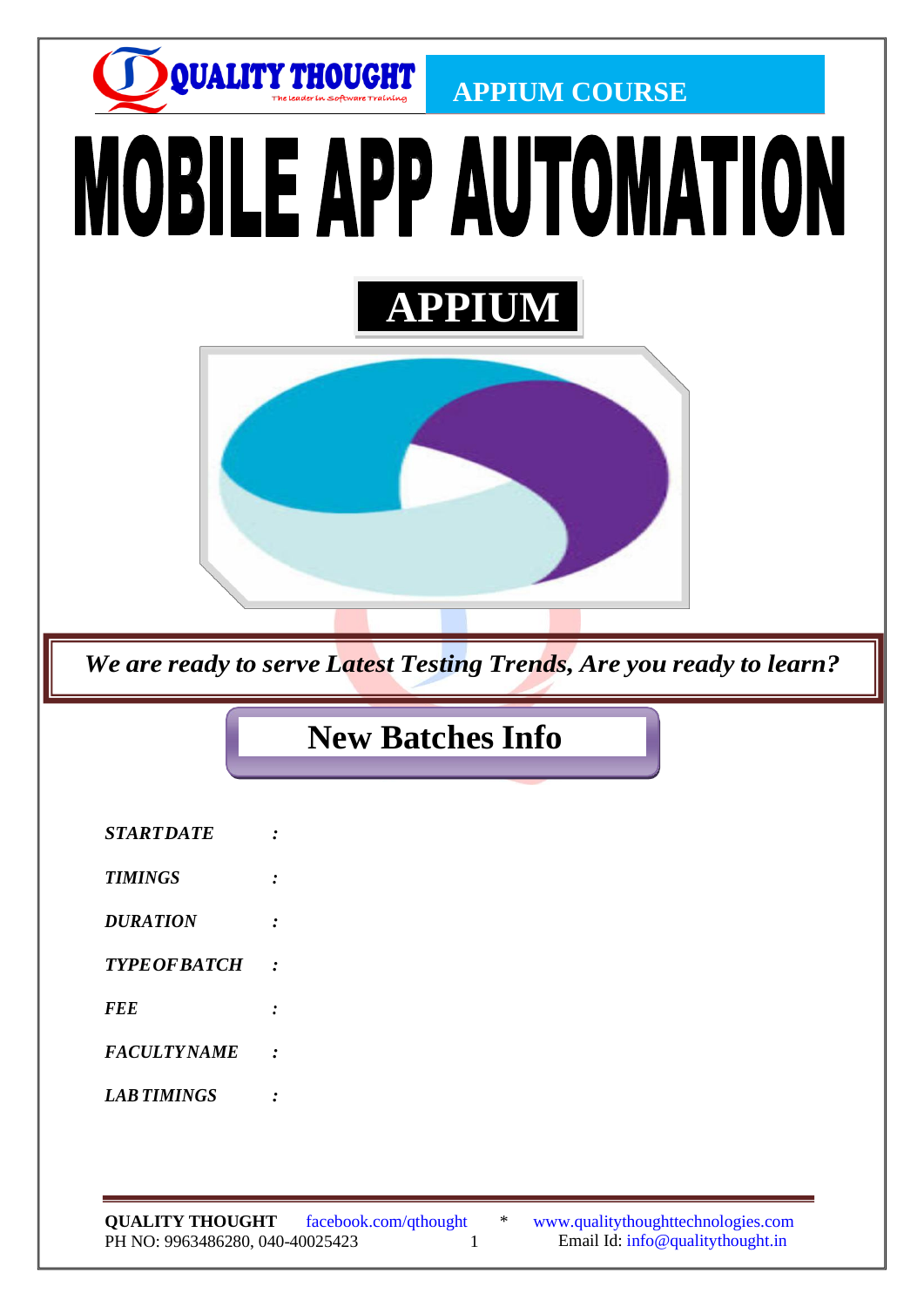# **APPIUM COURSE**

**CONTENT** 

#### **Contents**

**QUALITY THOUGHT** 

| 1)  |  |
|-----|--|
| 2)  |  |
| 3)  |  |
| 4)  |  |
| 5)  |  |
| 6)  |  |
| 7)  |  |
| 8)  |  |
| 9)  |  |
| 10) |  |
| 11) |  |
| 12) |  |
| 13) |  |
| 14) |  |
| 15) |  |
| ⊠   |  |
| ⊡   |  |
| 16) |  |

# **APPIUM Course Information:**

APPIUM

#### <span id="page-1-0"></span>**1) Introduction to Mobile Automation**

- What is Mobile application testing?
- Introduction to Mobile Automation Testing
- Mobile automation tools

# <span id="page-1-1"></span>**2) Introduction to Appium**

- Why Appium?
- Introduction to Appium
- Difference between Appium & Selendroid
- Understanding Native, Web and Hybrid APPs
- Architecture of Appium

**QUALITY THOUGHT**  PH NO: 9963486280, 040-40025423 2 Email Id: [info@qualitythought.in](mailto:info@qualitythought.in)

facebook.com/qthought \* [www.qualitythoughttechnologies.com](http://www.qualitythoughttechnologies.com/)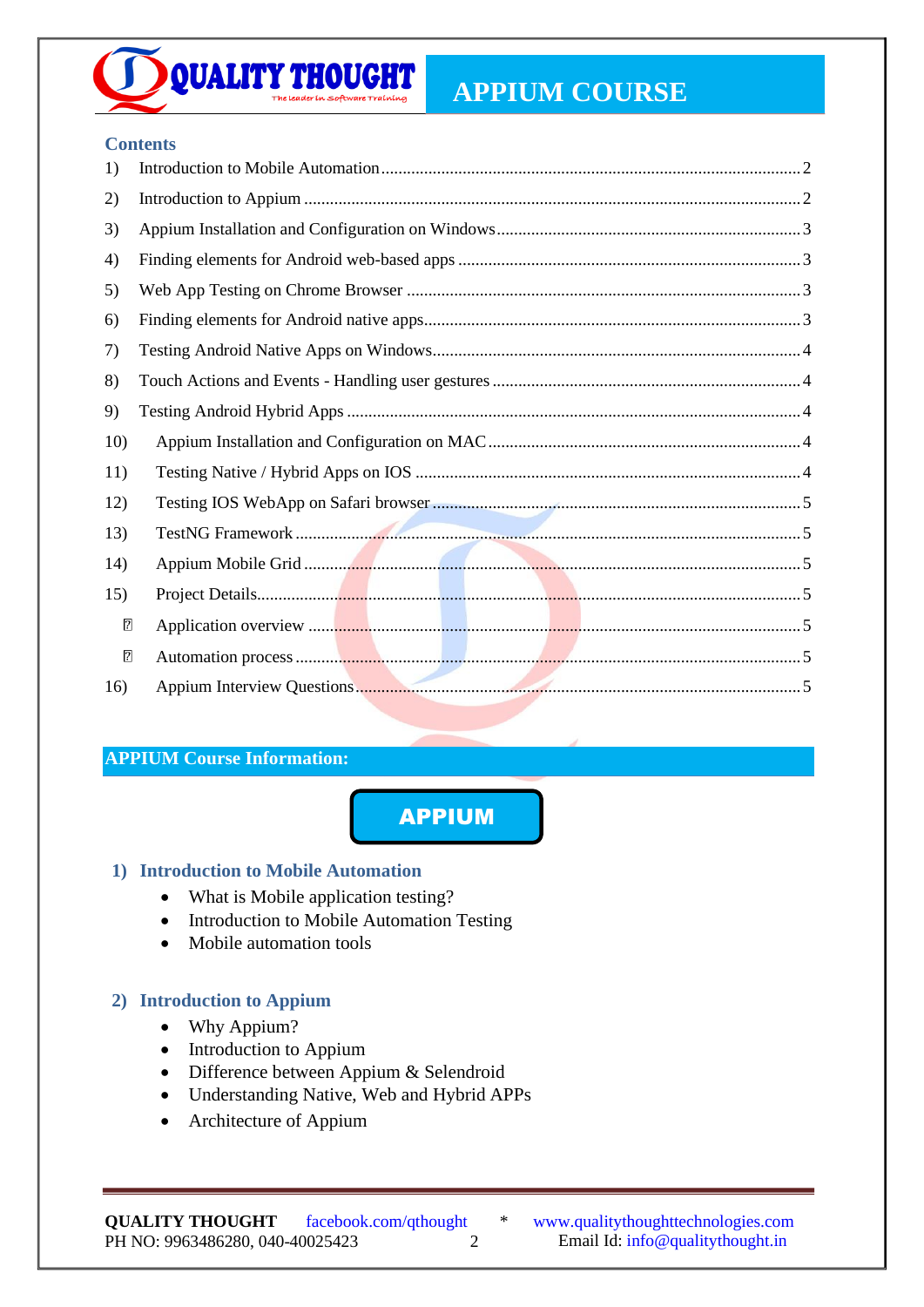**APPIUM COURSE** 

# <span id="page-2-0"></span>**3) Appium Installation and Configuration on Windows** <u>Content</u>

- Installing JDK
- Installing the New SDK Tool Kit for Android
- Installing different API versions

**QUALITY THOUGHT** 

- Download Appium
- Download eclipse
- Downloading the necessary JAR files
- Setting up an Eclipse Java project
- Starting Appium Server
- Connecting real device to USB and running ADB commands
- Understanding Desired Capabilities class
- Running your first Appium Program on Real devices
- Installing Android Emulators
- Running your first Appium Program on Emulator

#### <span id="page-2-1"></span>**4) Finding elements for Android web-based apps**

- Opening browser on a Real Android Device
- Inspect element on a WebApp
- Inspect connected device on Chrome
- Locating Elements on a Chrome browser
- Finding Elements by ID, Name, ClassName, Link Text, Partial Link Text, XPath, CSS, TagName

#### <span id="page-2-2"></span>**5) Web App Testing on Chrome Browser**

- Handling HTML Elements such as: Text box, Hyperlinks, Submit buttons, Radio buttons, Check boxes, Dropdown etc
- Synchronization
- Handling JavaScript Alerts
- Handling Frames
- Handling Auto complete
- Printing all links

#### <span id="page-2-3"></span>**6) Finding elements for Android native apps**

- Finding Elements with Uiautomatorviewer
- Taking the Device screenshot
- Understanding the different locator tags
- Understanding the UISelector Class
- Finding Elements by ClassName
- Finding Elements by ids
- Finding Elements by Xpaths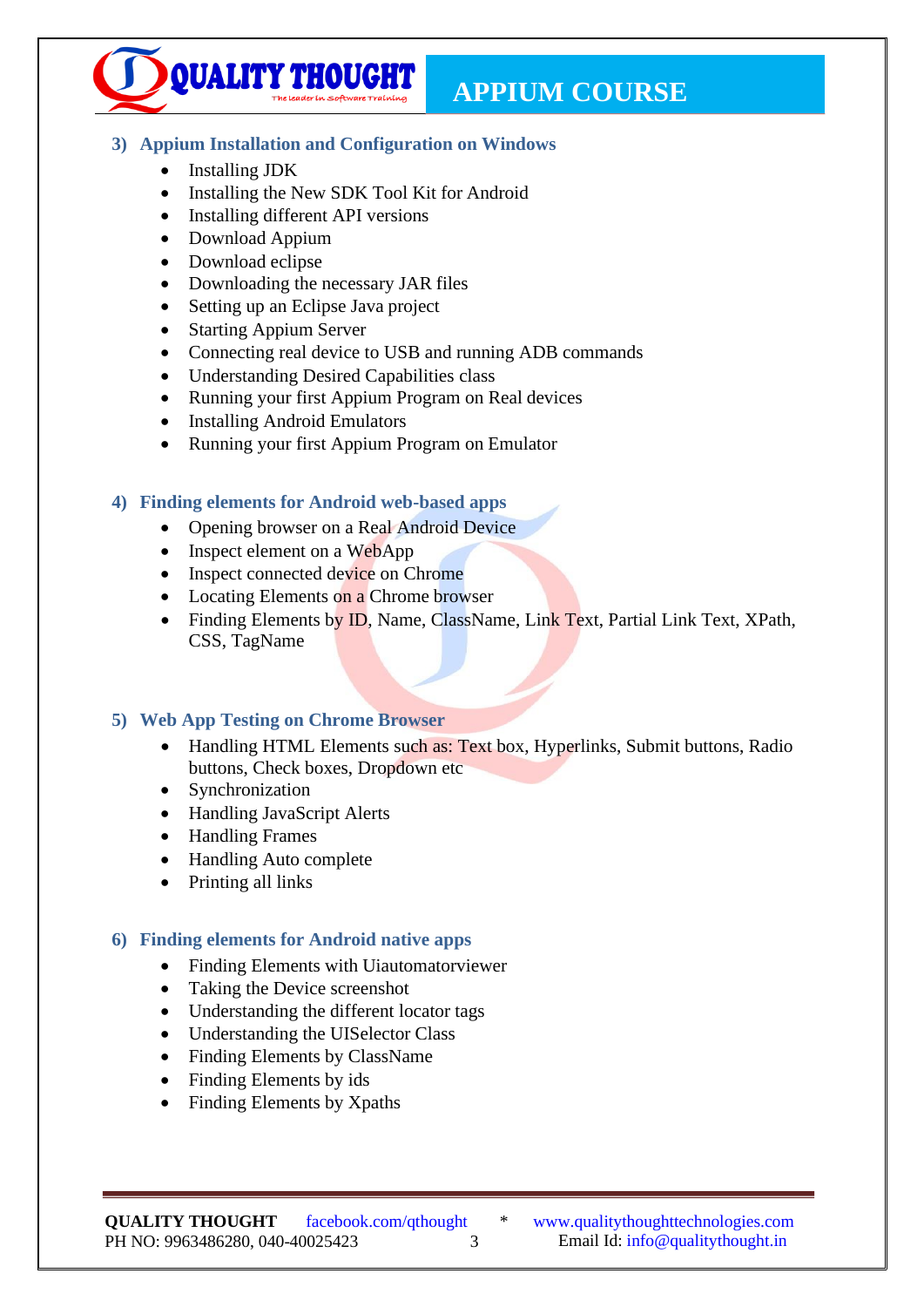## <span id="page-3-0"></span>**7) Testing Android Native Apps on Windows CONTENT**

QUALITY THOUGHT

- Making a call with internal dialer application Real Device
- Adding a new contact to the phone book Real Device
- Sending SMS from a real device
- Working with Calculator
- Capturing screenshots
- Capturing screenshots on failure

# <span id="page-3-1"></span>**8) Touch Actions and Events - Handling user gestures**

- Drag and Drop
- Android Key Events
- Tapping an Element on a Real Device
- Swipe Searching Phonebook Contacts
- Handling alerts, spinners (dropdowns), the switch button, and the slide seekBar

## <span id="page-3-2"></span>**9) Testing Android Hybrid Apps**

- Finding elements for hybrid apps
- Automating hybrid apps
- Switching to WebView / Native View through context

# <span id="page-3-3"></span>**10) Appium Installation and Configuration on MAC**

- Installing Java  $&$  configuring environment variables
- Installing Eclipse IDE for MAC
- Downloading Appium and Selenium Jars
- Android SDK Configuration
- Steps to get the Apple Developer id
- Install Xcode
- Creating simulator

# <span id="page-3-4"></span>**11) Testing Native / Hybrid Apps on IOS**

- Deploying the app using Xcode
- Running the Appium inspector
- Inspecting elements with appium inspector
- Generating xpaths with the help of inspector
- Handling elements
- Record and Play test
- Handling Alerts on a Native App
- Handling Date Wheel pickers

**QUALITY THOUGHT**  PH NO: 9963486280, 040-40025423 4 Email Id: [info@qualitythought.in](mailto:info@qualitythought.in)

facebook.com/qthought \* [www.qualitythoughttechnologies.com](http://www.qualitythoughttechnologies.com/)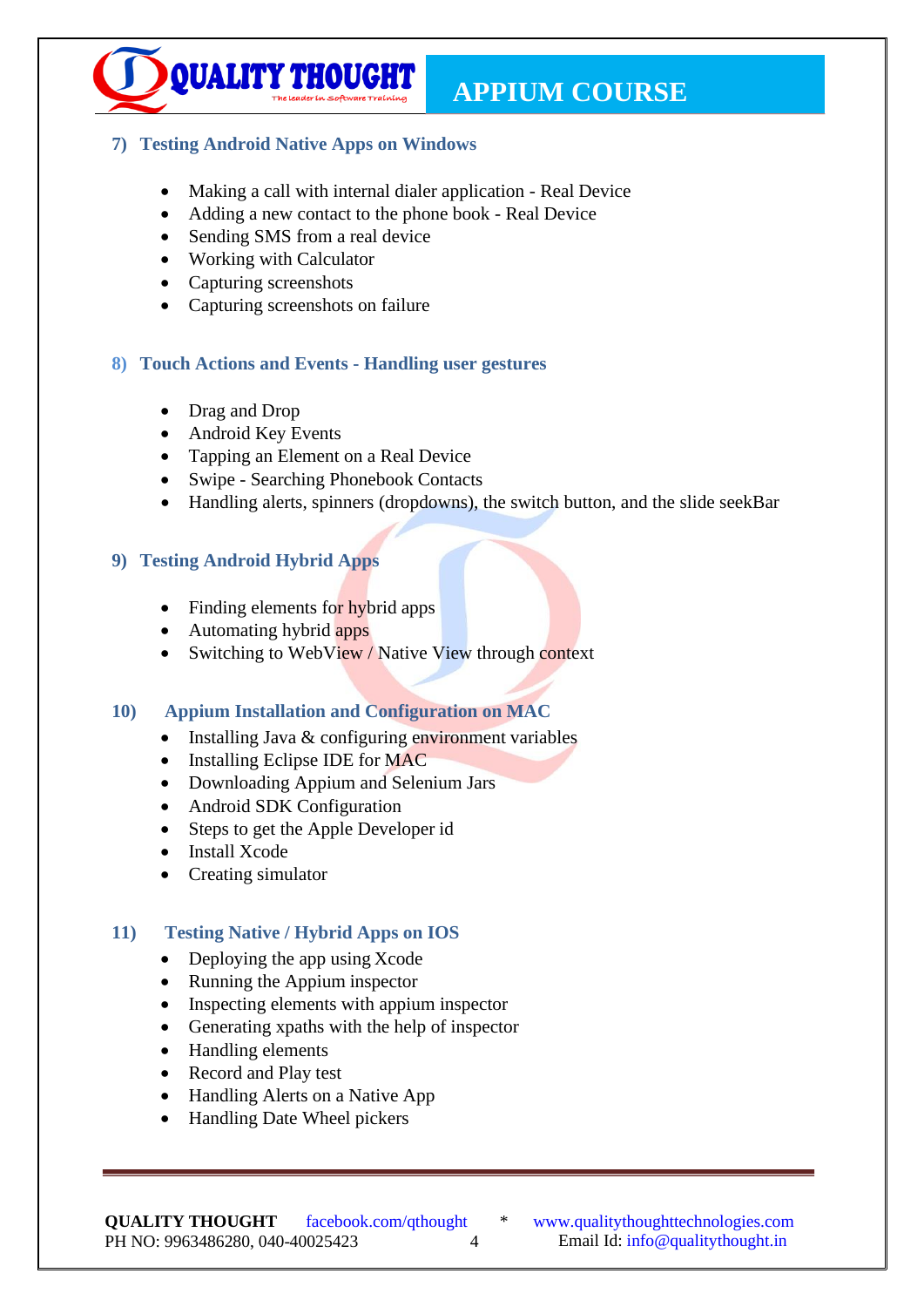## <span id="page-4-0"></span>**12) Testing IOS WebApp on Safari browser CONTENT**

QUALITY THOUGHT

- Finding elements for iOS web-based apps
- Useragent to get Safari Browser objects
- Safari Browser on Real IOS Device
- Configuring the SafariLauncher app to support testing on Real device

## <span id="page-4-1"></span>**13) TestNG Framework**

- How to Install TestNG plug-in in Eclipse
- TestNG sample script
- Writing Selenium testing script from scratch
- TestNG for parallel execution
- Creating Test suites using TestNG
- Reports generation using TestNG
- Running test suite on parameterized test cases
- Re-run failed test cases
- Running TestNG suites from command prompt

## <span id="page-4-2"></span>**14) Appium Mobile Grid**

- Introduction to Appium Grid
- **Executing Test Parallely on two Real Devices**

#### <span id="page-4-4"></span><span id="page-4-3"></span>**15) Project Details**

#### ➢ **Application overview**

- **1.** Project Name
- **2.** Project Description
- **3.** Tools used in the project
- **4.** Roles and Responsibilities

#### <span id="page-4-5"></span>➢ **Automation process**

- **1.** Automation life cycle
- **2.** Identify test cases what to be automated
- **3.** Authoring the scripts
- **4.** Executing the scripts
- **5.** Analyze the reports

# <span id="page-4-6"></span>**16) Appium Interview Questions**